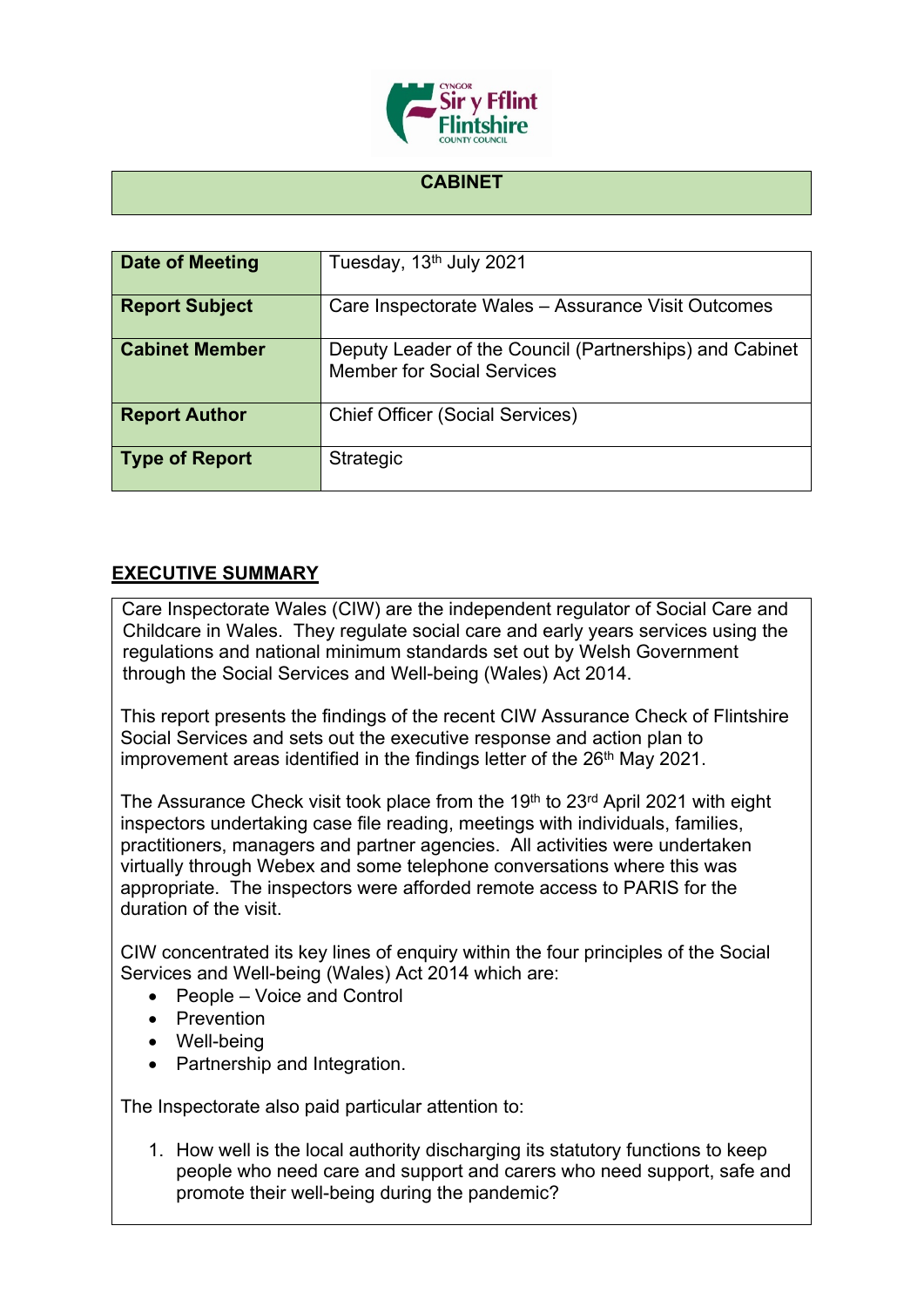2. What is the local authority doing to prevent the need for children to come into care; and are children returning home to their families quickly enough where safe to do so?

This report reflects CIW feedback that there are many strengths in Flintshire Social Services and the inspectors were "assured" that Flintshire is discharging its statutory functions to keep people safe and promote their well-being during the pandemic, and that the Council prevent the need for children to come in to care; and are children returning home to their families where appropriate.

In the verbal feedback received on the final day of the visit, inspectors found evidence of "very good practice" across all areas in Social Services and that staff were "dedicated, knowledgeable and focused on outcomes" for people.

The letter also identified areas for improvement including giving further consideration to the value of independent advocates to support children and young people. It was also identified that are area of improvement was to ensure that there is sufficient evidence in children's services of the analysis of need and decision making in care records.

Finally, during child protection enquiries it was noted that children are seen and seen alone by the social worker.

## **RECOMMENDATIONS**

1 To approve the executive response and action plan.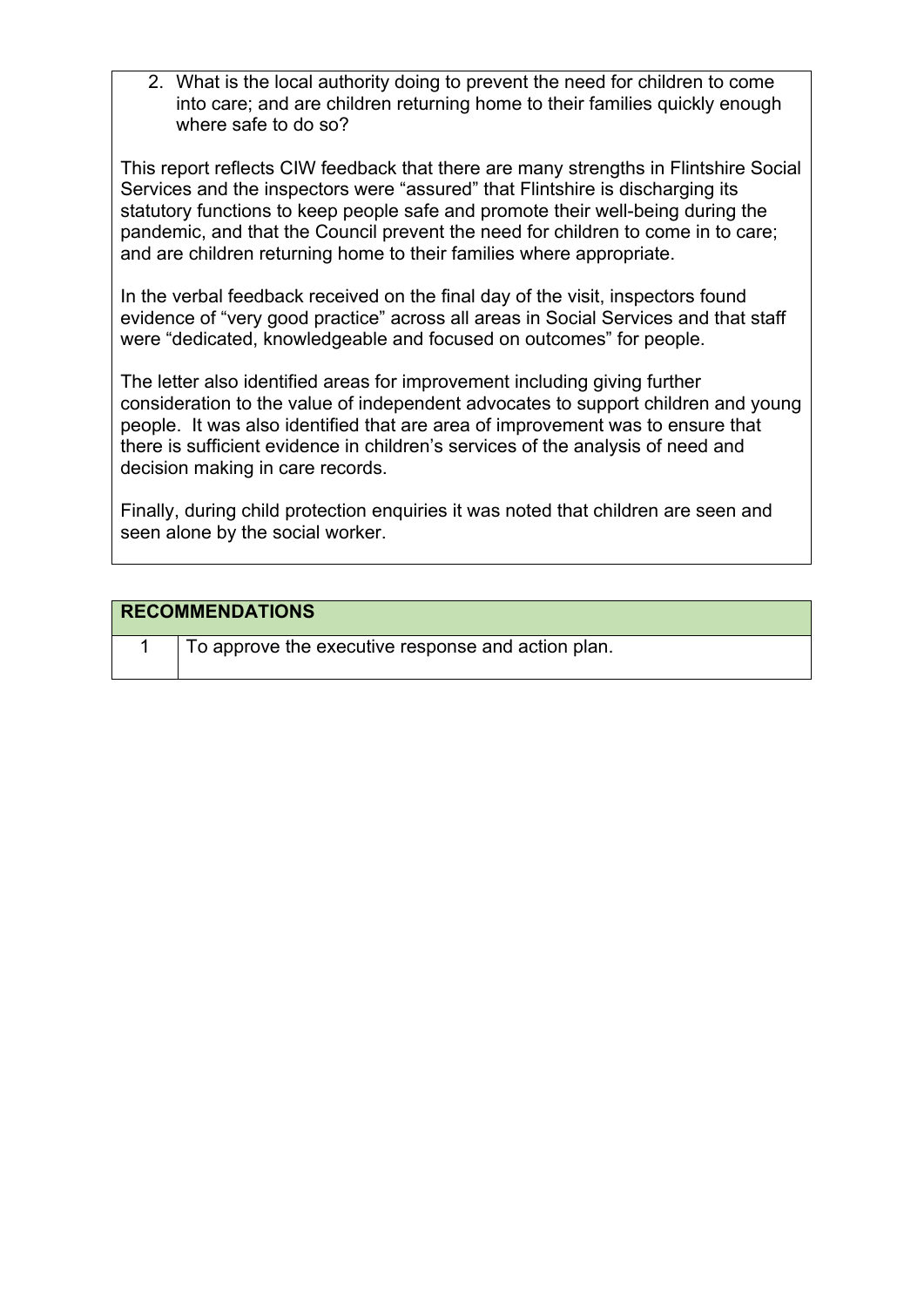## **REPORT DETAILS**

| 1.00 | <b>BACKGROUND</b>                                                                                                                                                                                                                                                                                                                                                                                                                                                                                  |
|------|----------------------------------------------------------------------------------------------------------------------------------------------------------------------------------------------------------------------------------------------------------------------------------------------------------------------------------------------------------------------------------------------------------------------------------------------------------------------------------------------------|
| 1.01 | Care Inspectorate Wales undertook their Assurance Check of Flintshire<br>Social Services from the 19th to 23rd April 2021. Eight inspectors reviewed<br>36 cases (18 in Children's Services and 18 in Adult Services) plus 6 carer<br>assessments.                                                                                                                                                                                                                                                 |
| 1.02 | Ten cases were tracked, meaning that the inspectors met with all the key<br>professionals involved in the case as well as the individuals themselves,<br>their families or foster carers.                                                                                                                                                                                                                                                                                                          |
| 1.03 | Over the course of the week, inspectors attended 61 virtual meetings<br>consisting of tracked case interviews, meetings with practitioners,<br>managers, partners, carers and young people.                                                                                                                                                                                                                                                                                                        |
| 1.04 | It is worth noting that this is the first fully-virtual CIW visit undertaken in<br>Flintshire Social Services and it was pleasing to note that with the full<br>support of IT colleagues, the 5 days took place with no technical issues or<br>concerns.                                                                                                                                                                                                                                           |
| 1.05 | Summary of findings and priorities for improvement                                                                                                                                                                                                                                                                                                                                                                                                                                                 |
| 1.06 | People – Voice and Control<br>CIW asked 'how well is the local authority ensuring people, carers and<br>practitioners are having their voices heard, making informed choices and<br>maintaining control over their lives?' The Inspectorate was also mindful of<br>the Public Health Wales and Welsh Government guidelines associated with<br>the COVID-19 pandemic.                                                                                                                               |
| 1.07 | The Inspectorate found evidence that people are involved in the planning<br>and delivery of their care and support and that they were supported to<br>identify what matters to them. In most cases outcomes were clearly<br>described and actions to achieve them identified.                                                                                                                                                                                                                      |
| 1.08 | There was evidence that people were supported by informal advocates<br>who assisted them to participate in assessments and decisions affecting<br>them. There was also positive reference to the Case Conference buddies<br>who support children and young people through the child protection case<br>conference process. There was also recognition by the inspectors that<br>whilst the offer of advocates was made, it was always accepted.                                                    |
| 1.09 | CIW also noted that it was positive to see practitioners seeing themselves<br>as advocates for the children they work with, but as an area of<br>improvement it was identified that there needs to be an increased<br>understanding of the added value and function of independent advocacy<br>and is included in the Action Plan (appendix 2). This is an area where<br>practitioners need to refresh to ensure consistent consideration is given to<br>both informal and formal advocacy offers. |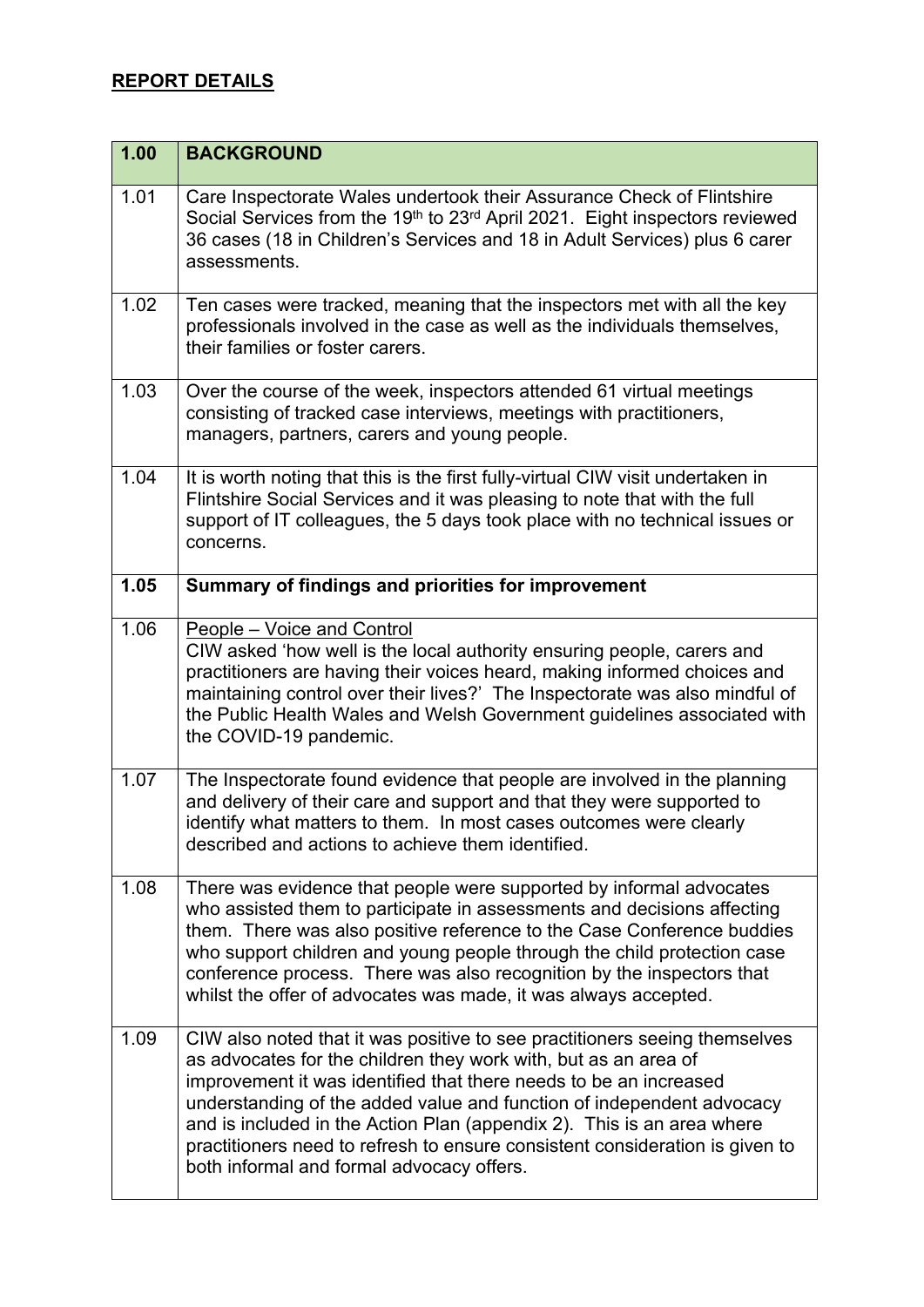| 1.10 | There was also recognition by CIW of the additional pressures the<br>pandemic had placed on carers and evidence seen that they had been<br>appropriately supported by the service. Particular positive regard was<br>given to the direct payment offer which allows people the opportunity to<br>manager their own tailored support. The inspectors also commented<br>positively on the work being undertaken to support young carers. |
|------|----------------------------------------------------------------------------------------------------------------------------------------------------------------------------------------------------------------------------------------------------------------------------------------------------------------------------------------------------------------------------------------------------------------------------------------|
| 1.11 | The inspectors commented on the positive work undertaken by the new in-<br>house direct payment team who have created a pool of personal assistants<br>and used technology to support people to search for a personal assistant<br>and make informed choices about who will support them.                                                                                                                                              |
| 1.12 | Practitioners responded to CIW through either a survey or during virtual<br>meetings and they reported feeling supported by colleagues, managers<br>and described feeling valued and said managers were supportive and<br>accessible, whilst senior managers were described as being visible and<br>responsive.                                                                                                                        |
| 1.13 | Prevention<br>CIW asked 'to what extent is the local authority successful in promoting<br>prevention and reducing need for increased or formal support from<br>statutory agencies?' Linked to this inspectors also sought evidence of the<br>support for people bringing up children and how their own mental health<br>was cared for.                                                                                                 |
| 1.14 | The inspectors noted in their letter that the Council works hard to ensure<br>prevention is an inherent part of its business. They found positive<br>integrated approaches with partners and the allocation of resources to<br>provide the right help and the right time.                                                                                                                                                              |
| 1.15 | In adult services the inspector saw a clear emphasis on preventative and<br>targeted support including specialist dementia support workers, timely<br>access to equipment and assistive technology. They also heard about a<br>solutions focused approach in mental health services to avoid escalation.                                                                                                                               |
| 1.16 | In children's services there was much emphasis on the Early Help Hub and<br>the development or parental coping mechanisms from a range of<br>resources. The close working arrangements between agencies was<br>positively commented upon during the pandemic and examples given<br>around children and young people's mental health services (CAMHS)<br>represented in the Early Help Hub.                                             |
| 1.17 | CIW also commented that senior managers had a good understanding of<br>the looked after children population in Flintshire and that the well-being of<br>the child was seen as a priority in all decisions. Positive reference was<br>also made about the authority's investment in Multi-Systemic Therapy.                                                                                                                             |
| 1.18 | Partnership and Integration<br>CIW were looking to extent the local authority was able to assure itself<br>opportunities for partnership working and positively exploit it to maximise<br>person centred planning.                                                                                                                                                                                                                     |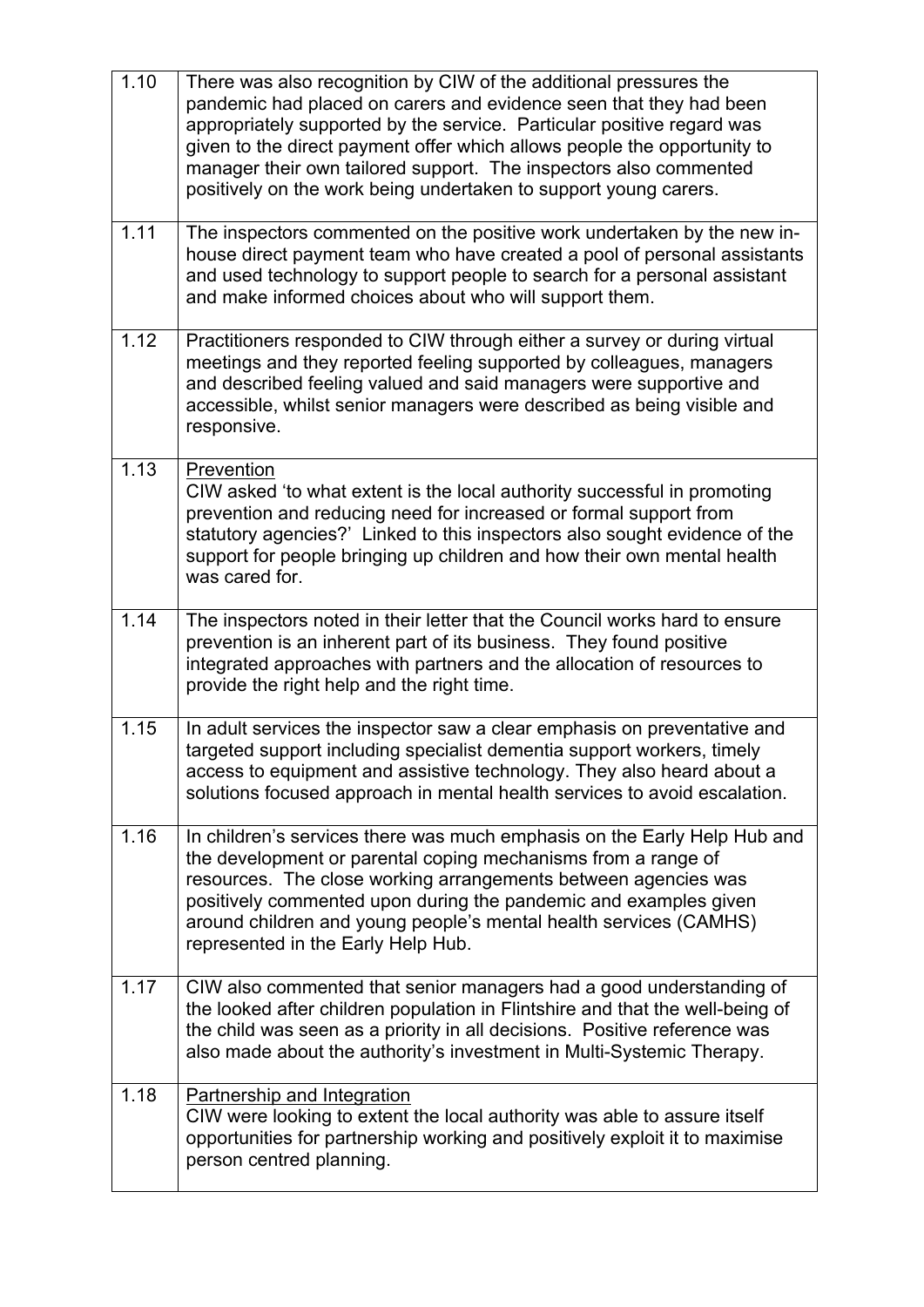| 1.19 | The inspectors found that partnership worked well at all levels and that<br>there was evidence of integrated sustainable approached which met the<br>needs of individuals and promoted well-being.                                                                                                                                                                                                                                                             |
|------|----------------------------------------------------------------------------------------------------------------------------------------------------------------------------------------------------------------------------------------------------------------------------------------------------------------------------------------------------------------------------------------------------------------------------------------------------------------|
| 1.20 | Senior leaders and partners were asked to complete a survey and the<br>outcomes from that told CIW that the strategic partnership between<br>Flintshire County Council and Betsi Cadwaladr University Health Board had<br>developed and strengthened during the pandemic. Reference was made to<br>the work undertaken to establish Ysbyty Enfys Glannau Dyfrdwy.                                                                                              |
| 1.21 | Care Providers spoke positively of the support they had received during the<br>pandemic and that they had valued the communication, and quality of<br>advice and support provided to them by the local authority.                                                                                                                                                                                                                                              |
| 1.22 | CIW also recognised the strategic approach used by the local authority to<br>manage the pandemic and the targeted collaboration working across<br>portfolios. Particular mention was made around the effective collaborative<br>working between education and children's services to make appropriate<br>provision for the most vulnerable children. The work of the Play Officers,<br>Theatr Clwyd and Aura Sports was also singled out for positive comment. |
| 1.23 | Finally, the inspectors commented positively on the work undertaken to<br>expand the North East Wales Community Equipment Stores to provide a<br>PPE Hub and promote the effective delivery of PPE to the sector.                                                                                                                                                                                                                                              |
| 1.24 | Well-being<br>The inspectors asked 'to what extent is the local authority promoting well-<br>being, ensuring people maintain their safety and achieving positive<br>outcomes that matter to them?'                                                                                                                                                                                                                                                             |
| 1.25 | CIW gave positive regard to the strong political support for both adults and<br>children's services and noted that there was a well-developed and thorough<br>understanding of the services' strengths and current challenges.                                                                                                                                                                                                                                 |
| 1.26 | The inspectors saw evidence of good practice with child protection review<br>minutes being written directly to the child, acknowledging the child's wishes<br>and explaining in child-friendly language the outcomes and decisions<br>affecting them.                                                                                                                                                                                                          |
| 1.27 | Inspectors found in some cases, timely responses to child protection<br>concerns but also found in other cases reviewed there was a delay in the<br>development of multi-agency safety plans. This is an area of improvement<br>for the authority and is identified in the Action Plan (appendix 2).                                                                                                                                                           |
| 1.28 | The inspectors also identified that the local authority needs to assure itself<br>that children are sees and seen alone during the child protection enquiry<br>stage and that core groups for children on the child protection register are<br>consistently conducted in line with statutory requirements. This too is<br>addressed in the Action Plan.                                                                                                        |
| 1.29 | CIW saw evidence of good working relationships between the care<br>management teams and key partners and that the right people were<br>around involved in discussions.                                                                                                                                                                                                                                                                                         |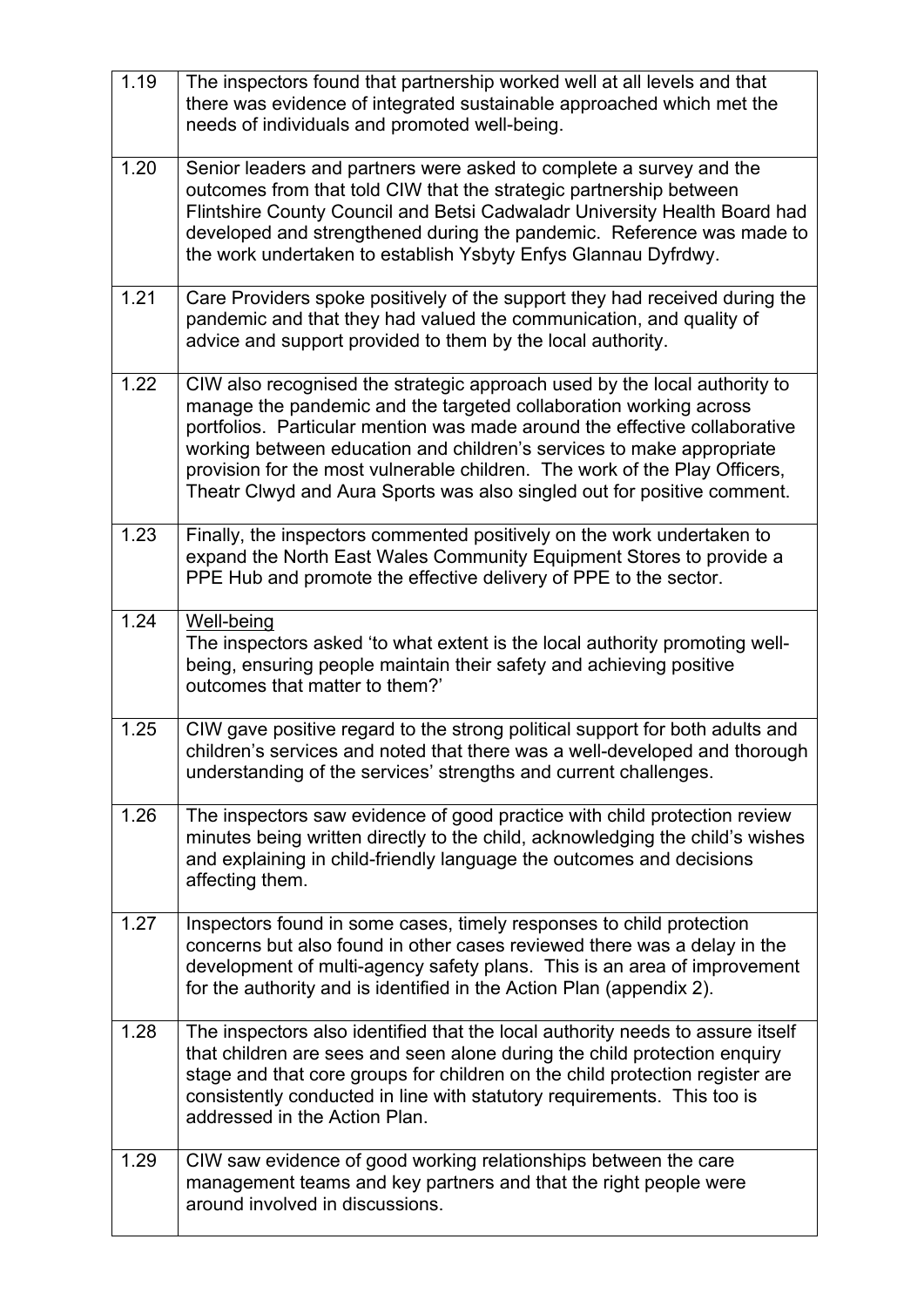| 1.30 | In adult services, the importance of timely hospital discharges was<br>understood and the authority had created additional capacity during the<br>pandemic to facilitate safe discharges and support people to return home,<br>thus avoiding unnecessary hospital delays. |
|------|---------------------------------------------------------------------------------------------------------------------------------------------------------------------------------------------------------------------------------------------------------------------------|
| 1.32 | <b>Next Steps</b>                                                                                                                                                                                                                                                         |
| 1.33 | The CIW Assurance Visit letter is being presented to the Council's Social<br>and Health Care Overview and Scrutiny Committee and Audit Committee<br>for member's scrutiny and approval of the action plan.                                                                |
| 1.34 | CIW will be reviewing progress on the areas of improvement through<br>performance evaluation review meetings and the heads of service and<br>director.                                                                                                                    |
| 1.35 | To facilitate this progress an Action Plan has been brought together to<br>capture the areas of improvement. The timeframe for completion is the end<br>of September 2021 with the majority of actions to be completed by the end<br>of June 2021.                        |

| $\vert$ 2.00 | <b>RESOURCE IMPLICATIONS</b>                                                                    |
|--------------|-------------------------------------------------------------------------------------------------|
| 2.01         | Resources necessary to implement improvements identified by CIW are<br>within existing budgets. |

| 3.00 | <b>IMPACT ASSESSMENT AND RISK MANAGEMENT</b>                                                                                                                                                                                          |
|------|---------------------------------------------------------------------------------------------------------------------------------------------------------------------------------------------------------------------------------------|
| 3.01 | The risk relates to the reputation of the Council should there be significant<br>areas for improvement identified by CIW which were not addresses by the<br>service, resulting in non-compliance. The level of risk is currently low. |

| 4.00 | <b>CONSULTATIONS REQUIRED / CARRIED OUT</b>                                                                                                                   |
|------|---------------------------------------------------------------------------------------------------------------------------------------------------------------|
| 4.01 | Regular meetings between managers and CIW representative.                                                                                                     |
| 4.02 | Information and feedback from the Assurance Check has been shared with<br>the workforce and regular update are provided on any feedback received<br>from CIW. |

| 5.00 | <b>APPENDICES</b>          |
|------|----------------------------|
| 5.01 | CIW Assurance Visit Letter |
| 5.02 | <b>Action Plan</b>         |